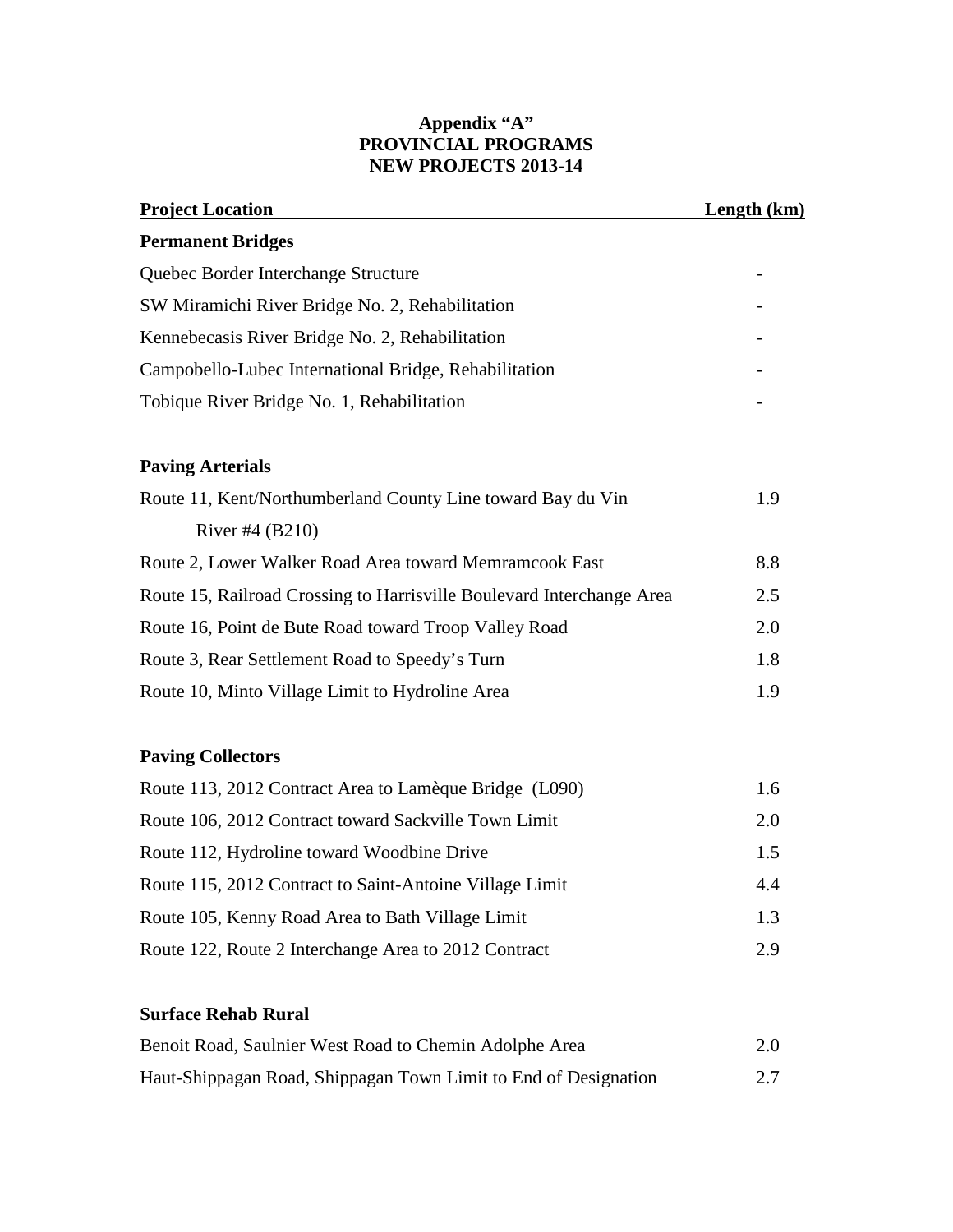## **Appendix "A" PROVINCIAL PROGRAMS NEW PROJECTS 2013-14**

| <b>Project Location</b>                                                   | Length (km) |
|---------------------------------------------------------------------------|-------------|
| Surface Rehab Rural (cont'd)                                              |             |
| Parc de Val-Comeau Road, Val-Comeau Road to Chemin du Quai                | 1.4         |
| Route 280, Old Route 280 Area to 2010 Contract                            | 1.1         |
| Route 315, Tetagouche River to Route 11 Interchange Area (includes ramps) | 0.6         |
| Route 322, Bathurst City Limit to Hydroline (includes 121m on Route 315   | 0.5         |
| from Bathurst City Limit to Route 322)                                    |             |
| Route 365, Alderwood Road towards F.Arseneau Road                         | 1.0         |
| Route 425, Schenkels Lane Area to River Road                              | 2.7         |
| Route 450, Leblanc Lane to Drisdelle Settlement Road                      | 6.0         |
| Cocagne Sud Road, Ormeaux Brook Area towards Dupuis Brook Area            | 2.0         |
| Route 114, West River Branch #2 Bridge (W415) to Dennis Beach Road Area   | 1.5         |
| Route 134, Route 133 to de L'Aigle (Islandview) Road Area                 | 2.7         |
| Route 480, Route 126 to Power Line Area                                   | 1.2         |
| Route 530, Grande-Digue Road to Normand Lane Area                         | 2.0         |
| Route 950, Bellerive Road Area to Chemin Du Crique Road                   | 2.0         |
| Route 111, Dolan Road towards Kings/Saint John County Line                | 2.0         |
| Route 774, Campobello Island, International Bridge to Head Harbour        | 14.1        |
| Wharf Road plus North Road (1.0 km)                                       |             |
| Route 885, Westmorland/Kings County Line Area to Route 880                | 1.6         |
| Broad Road, Mill Road Area to Waterville Road Area                        | 2.0         |
| Route 102, 2012 Contract toward Swan Creek                                | 2.0         |
| Route 105, Carlisle Cross Road Area to Currie Mountain                    | 1.1         |
| Route 110, Route 550 Area to Royalton Road Area                           | 1.1         |